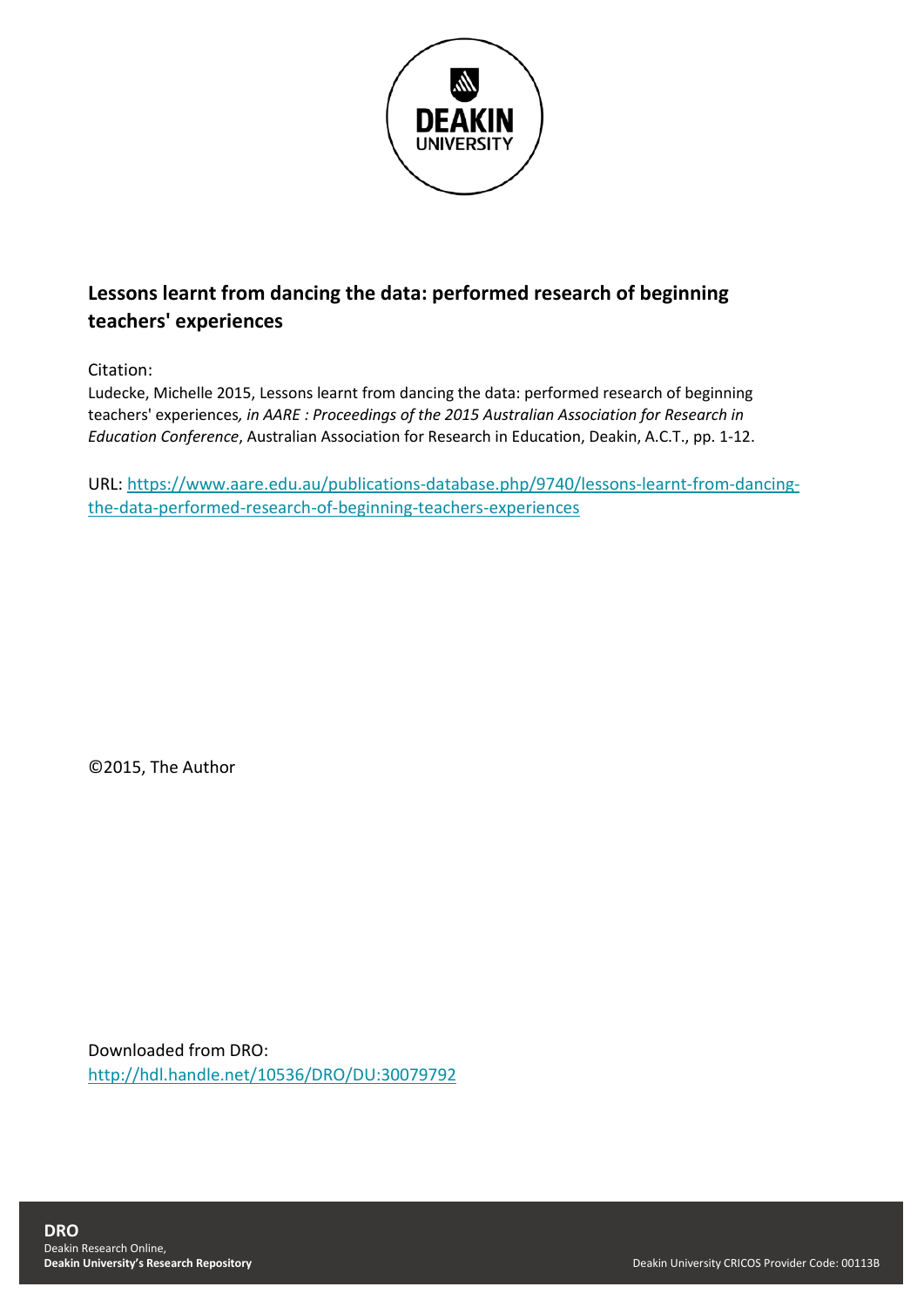# **LESSONS LEARNT FROM DANCING THE DATA: PERFORMED RESEARCH OF BEGINNING TEACHERS' EXPERIENCES**

Michelle Ludecke

*Deakin University, Melbourne, Geelong, Warrnambool*

#### Abstract

This paper discusses the power of performed research. Such power lies in assisting to research the whole human – thought, action, and emotion. The paper discusses the potential for research through the arts in the development of creativity and imagination, to facilitate social change, and to explore performance as a research process as well as an end result that presents findings. The experiences of Bagley and Cancienne (2001); (2002) guided the creation of the work, and assist to frame this paper.

The [dance work](https://www.youtube.com/watch?v=3nSRabfz6uU) discussed in this paper is a recent addition to the performed research work ['The First Time'.](https://www.youtube.com/playlist?list=PLB1ED0FDEF2AA8836) The dance work was crafted to bring together the comparable experiences of first year teacher participants, and similarities among the findings of research into their identity. The creation of 'The First Time' was employed as a tool to understand and analyse the data. The dance work was employed to highlight findings regarding beginning teachers' transition to teaching. This paper explores the process of creating and presenting arts-based research to expand the avenues through which the results of research are made available to a relevant audience; of how this method might broaden and complement traditional ways of thinking about and doing educational research.

## **Introduction**

Carl Bagley and Mary Beth Cancienne's joint experiences of Dancing the Data, as outlined in their paper (Bagley & Cancienne, 2001) and book chapter (Bagley & Cancienne, 2002) were the inspiration for the creation of my performed research dance work and also serve to frame this paper. I considered

the practical and logistical processes and constraints they raise, as experienced in their creation of performed research through dance. These include: dance as a difficult and challenging textual form; the process of choreographing from the data, whether to include the voice of the researcher, decisions about interpretation and selection of movement vocabulary, selection and application of production aspects (music, costume) and encompassing words as well as movement; the amount of time needed to familiarise with the data and prepare the work; an obligation to the voices of participants, to the art form, to the audience, and to the researcher; practical and logistical constraints – finding an appropriate area; and the practical difficulty of the 'existing culture of the educational academy and its emphasis on the need to formally present papers and establish a published research record based on printed textual forms' (Bagley & Cancienne, 2002, p. 14).



*Figure 1* Analysis of data through movement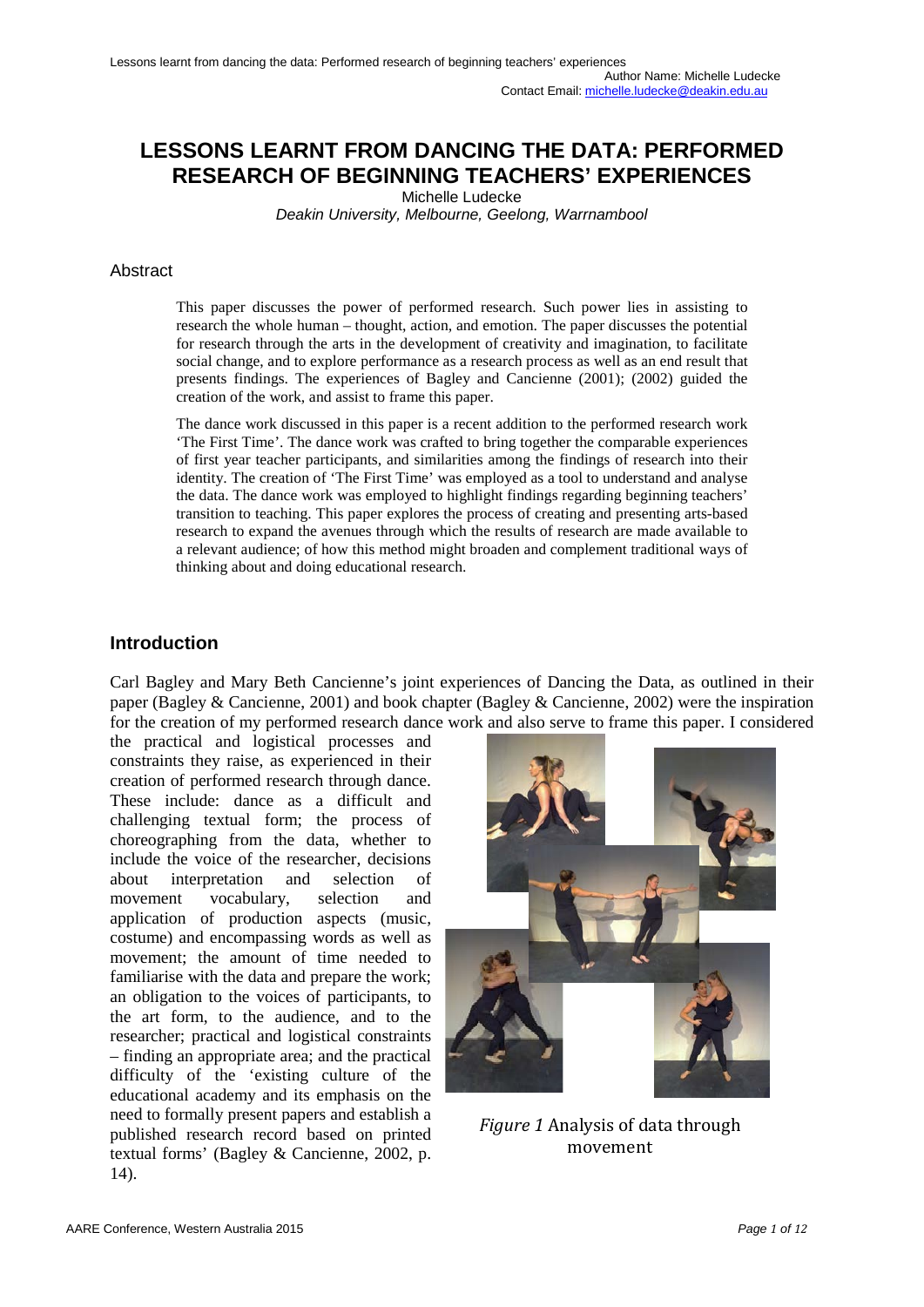# **Dance as a difficult and challenging textual form**

The potential for research through the arts lies in the development of creativity and imagination and the potential for the arts to facilitate social change (Ewing, 2010). Performance is a way of human knowing and being – of imagination, aesthetic knowledge, and translation and expression of ideas. While a performance is the creation of an aesthetic object, and is guided by aesthetic features, my approach to performed research promotes the employment of artistic processes as the primary focus. I have framed and 'read' the lived experiences of my research participants through the processes and presentation of performed research. Such a study of lived experiences (van Manen, 1990) examines how we come to conceive and understand what has already been experienced; to attribute meaning to what has happened to us (Britzman, 1991, p. 9). I employ performance-based methods to conducting research because I believe the connections between what phenomena are being investigated and how they are investigated need to be congruous. I believe that this can only be achieved if the researcher demonstrates the same ethical approach to creating the aesthetic object as they do to conducting the research.

Performed research falls under the umbrella of arts-based research, which is the careful investigation into dimensions of the social world by the arts-based researcher through a reconfiguration and representation of selected facets of what the research uncovers, with those facets now transformed into aesthetic substance upon their embodiment within an aesthetic form; and the production of disequilibrium within the audience of the work as they vicariously re-experience what has been designed (Barone & Eisner, 2012, p. 20). Arts-based research can take the form of a variety or combinations of arts, which can include drama and theatre, dance, visual art, film, literature, and music. Barone and Eisner (1997; 2012) have been advocating for arts-based educational research for many years. Barone's own work on the possibilities of literary nonfiction combined with Eisner's interests in the role of the arts in the development of cognition have led to an agenda for arts-based research that employs expressive qualities of form to convey meaning (Barone & Eisner, 2012). They contend that educational research that is arts-based is defined by the presence of certain aesthetic qualities or design elements that infuse the inquiry and the writing.

The *process* is the primary focus of a performed research approach, which is different to research-based performance. Performed research is research guided by aesthetic features. There are a variety of approaches to representing studies similar to mine, defined often as performance or performed ethnography. Early forms of performed research emerged from ethnography (Conquergood, 1985) and anthropology (Turner & Schechner, 1986). Conquergood (1985, p. 2) describes performance ethnographers as those who 'compliment their participant observation fieldwork by actually performing for different audiences the verbal art they have studied *in situ*'. Performance ethnography has been employed by academic researchers working in a variety of fields looking for an effective way of sharing their research findings with audiences both within and outside the academy (Goldstein, 2012). The strength of performance ethnography can be as a forum for dialogic exchange and an incentive for critical thinking and reflection (Oberg, 2008).



*Figure 2* Experiences of support

In representing the experiences of others ethical interpretation is required by both the researcher – in the selection of material, structuring it and creating representations. Performing lived experiences can then provide audiences with a form of engaged discourse (Alexander, 2005) which asks audience members to articulate the shift in their way of thinking and seeing – what they know differently, what they will do differently. Arts-based research approaches generate knowledge that enable an audience to notice what had not been seen before, to understand what had not been understood, to gain a deeper appreciation of complex situations that contribute to the end to which educational research is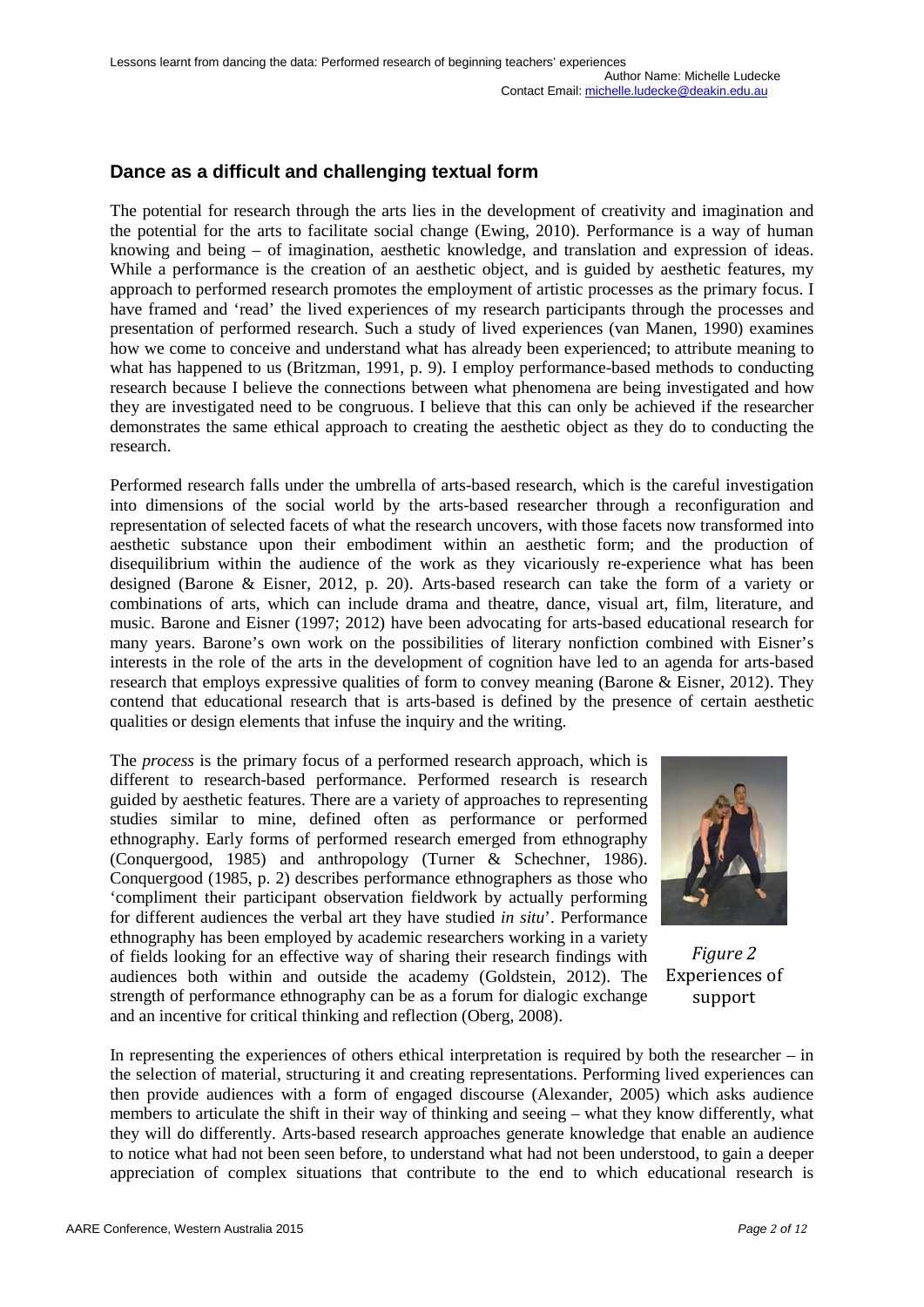committed (Barone & Eisner, 1997, p. 85).

Performed research creates a dialogue in which performers and audience engage in an equal exchange (Conquergood, 1985; Cozart, Gordon, Gunzenhauser, McKinney, & Petterson, 2003; Mienczakowski & Morgan, 2001). Mienczakowski's work emerges from his background in both performing arts and education, with the explicit intention to become a public voice with educational potential. My own experiences as a performing artist, dance therapist, dance and drama educator, mentor to beginning teachers, teacher educator and researcher have come together in the creation of my performed research as works with educative potential. The majority of my work as a dance practitioner includes extensive training in a variety of classical and contemporary dance techniques, which provide a deep understanding of the body as an instrument of expression. With this technical experience as a foundation for my choreographic processes, I focus primarily on the manipulation of space, dynamics and choreographic devices such as fragmentation and rearrangement, to express deep felt emotions that can often be difficult to put into words. With a sound background in the performing arts and choreography it is more possible to avoid trivialization of the research and the art form.

As a dance practitioner I don't find dance any more difficult or challenging than any other art form. However, I do feel that some audiences find it difficult and challenging to elicit meaning from a work that is so open to interpretation. As a method of disseminating findings the ambiguous nature of the art form can lead audiences to question the validity and rigor of the research method, and thus the research itself. While this dance work was being created with a specific audience in mind – those interested in education, artistry, performance and scholarly inquiry – the work also needed to be accessible to those unfamiliar with the form, so as not to alienate the audience or do disservice to the method. I have experienced resistance to performed research from members of my faculty who ask 'Is this research?' Naturally I consider it to be; yet I can see how others might disagree, perhaps due to limited performance literacy. Since Bagley and Cancienne's approach to dancing their data, access to a variety of performance mediums through video and Internet has enhanced audience's visual literacy. Increased access has also assisted to popularize art forms previously considered elitist, avant-garde, or inaccessible. A balance in creating an artwork that does justice to both the art form and the research is paramount.

#### The work

The [dance work](https://www.youtube.com/watch?v=3nSRabfz6uU) under discussion in this paper is a recent addition to my performed research work ['The First Time'.](https://www.youtube.com/playlist?list=PLB1ED0FDEF2AA8836) Research data was collected from twelve participants in their first year of teaching, through three individual semi-structured interviews and written communication. Participants were asked to describe their 'firsts' – epiphanic or revelatory moments of identity transformation. The processes of scripting, rehearsing, and performing, were utilized to analyze this data and represent the data to expert audiences. The play and performance form part of my doctorate titled 'Firsts: Performing Ways First Year Teachers Experience Identity Transformation' (Ludecke, 2013). 'The First Time' and the dance work use only the words of the teacher participants, and are performed by teachers. 'The First Time' is a 40 minute non-naturalistic performance in twelve scenes, each scene representing the individual participant's 'first' experiences. The dance work was crafted two years after the premiere performance of 'The First Time' to bring together the comparable experiences of first year teacher participants, and similarities among the findings of my research of their experiences, namely the destabilizing effect of contextual factors on the reflexive transformation of their professional identity. In the creation of both 'The First Time' and the more recent version including the dance work, I privilege the process over the creation of an aesthetic object. The creation of 'The First Time' was a tool for me to understand and analyse my data. The process of creating the dance work was a means of representing my findings. This dance work was choreographed on (in order of appearance) Beaux Glenn and Arna Pletes.

## **Choreographic process**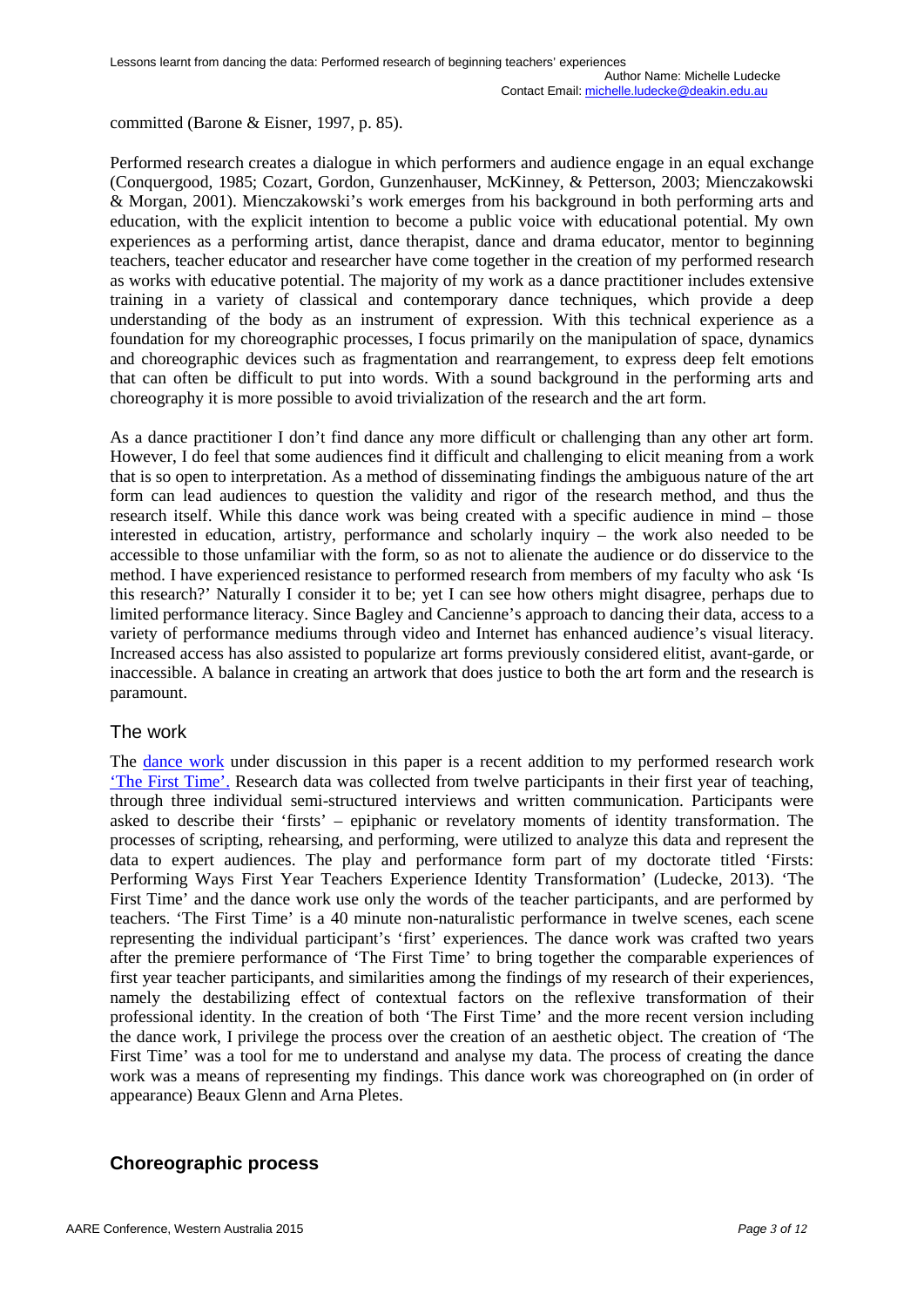## About the research

The research from which this duet arises was framed within a phenomenographic paradigm. This mode of inquiry seeks to describe, analyse, and understand (Marton, 1981) the qualitatively different experiences beginning teachers undergo in their identity formation and transformation. Phenomenography seeks a description of experiences that highlight notions of identity. Where phenomenology is the study of a phenomenon, phenomenography is the study of how people experience a given phenomenon. The aim of this phenomenographic approach was to develop a collective analysis of individual experiences (Åkerlind, 2005). Phenomenography investigates qualitatively different ways in which people experience something or think about something. Both phenomenographic and phenomenologic approaches share the importance of a description of the meaning of the expressions of lived experience – an intermediate (or mediated) description of the lifeworld as expressed in symbolic form. When description is thus mediated by expression then description seems to contain a stronger element of interpretation (van Manen, 1990, p. 25). Both phenomenographic and phenomenologic approaches share an understanding that each approach to research is 'a poeticising activity' (van Manen, 1984, p. 2). The focus of eliciting responses from individual participants is not primarily to be able to 'report' on how teaching is seen from their particular perspective, but to ask the question of what is the nature of this phenomenon as an essentially human experience. How is this beginning teaching? Is this what it is like to be a beginning teacher? Is this what it means to begin to teach? Is this what the beginning teaching experience is like?

The aim of this phenomenographic approach is to develop a collective analysis of individual experiences (Åkerlind, 2005). In the analysis I identified categories that were stable and generalisable between individual situations even if individuals moved between categories on different occasions. Within a phenomenographic paradigm these set of categories or meanings derived from participants' descriptions to frame the analysis of experiences were not determined in advance, but 'emerged' from the data (Åkerlind, 2012; Marton, 1981; Ornek, 2008). I centred on the similarities among participants' reported experiences in developing this dance work. The intention of the dance work, as a conclusion to 'The First Time', was to bring together and report these similarities, while the main body of the work dealt with the differences.

Key phrases from the participant's interviews were chosen for the dance work to represent similarities regarding the experiences of identity transformation and transition to teaching, particularly in the first year. These key phrases, which were incorporated into the soundtrack, are:

- 'Why are you helping everyone else but me? I'm asking for help and no one will help me'
- The biggest impact on my thoughts and life is this bloody contract – and they've got you by the next, got you by the throat'
- 'Not prepared for that unless you're actually physically dumped in there – sink or swim sort of thing – is it going to work? Isn't it? And then you sort of do the reflection'
- 'I still don't feel quite a part of the school yet'
- 'I feel like my body's getting ready to just BLECH!'
- 'BAM! You're a teacher'
- 'OK, metaphor. Tiptoeing and now I'm doing it, I'm doing the run'.

These phrases represent the similarities among participants' experiences. The similarities in the data revealed the need for support; the destabilizing effects of contract employment; the



*Figure 3* 'I'm asking for help...'

prevalence of survival discourses; the importance of belonging; the physical nature of beginning teaching; the suddenness of the transition to teaching; and the freedom associated with developing their practice and understanding their identity. Similarities among participants were framed around discussions of how survival, hegemonic and liminal discourses, interactions and affiliations, and situated work continually shape beginning teachers professional identity.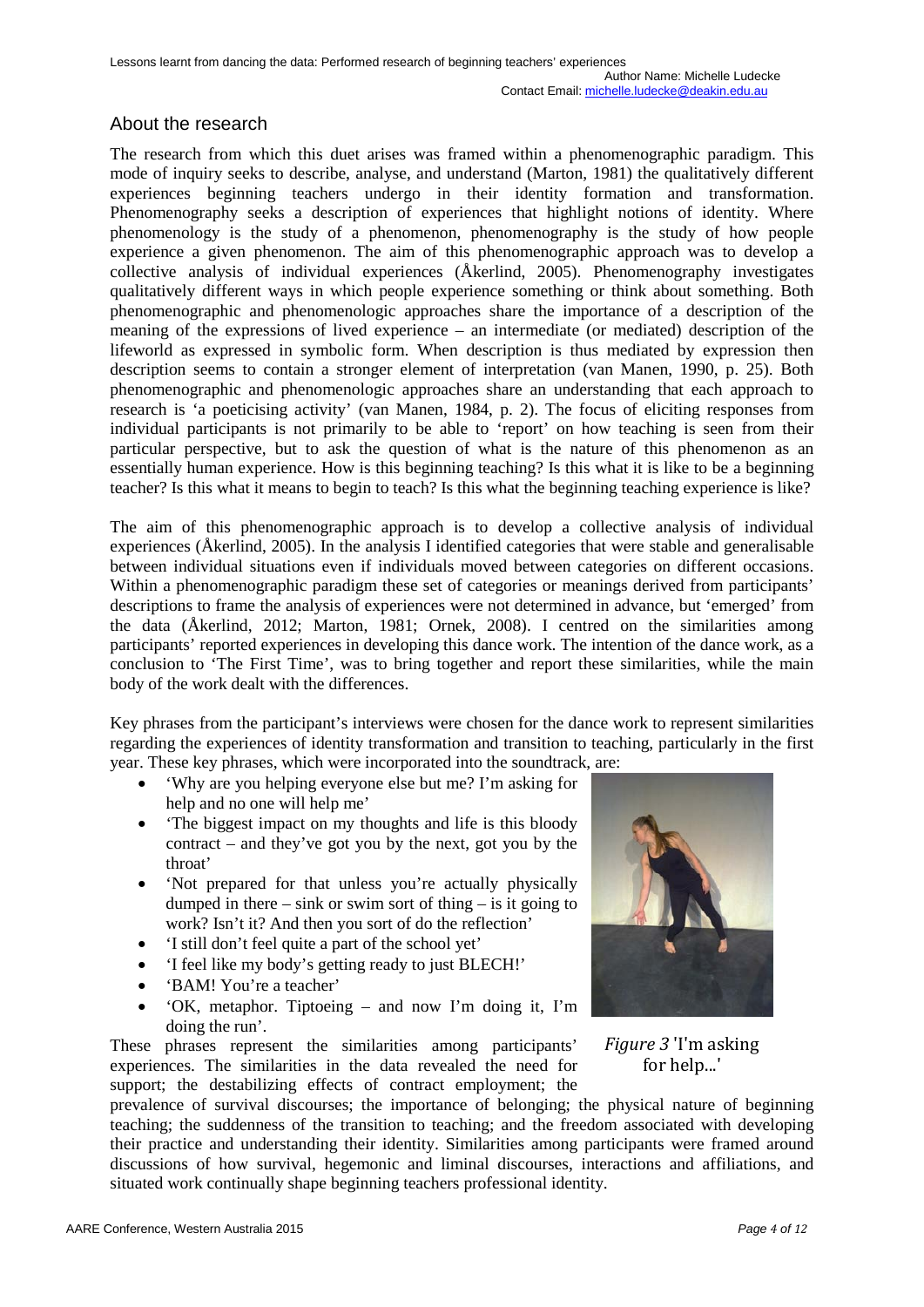## Findings represented in the dance work



*Figure 4* '...got you by the neck...'

In addition to selected key phrases from the participants' interviews, the broader findings of the main theme of survival shaped the choreography of the dance work. This discourse has been historically formed and structured among and about beginning teachers, particularly in the last thirty years, and has been preserved and maintained through teacher education practice and research, and teaching institutions. From the participants' accounts the process of mentoring seems inadequate. They state it is insufficient to wait until beginning teachers are sinking before providing them with support. Their accounts also point to the way survival discourses are expressed as social norms with regard to beginning teaching in particular, reproduced as cultural capital through the actions of mentors, and in turn shaping the way beginning teachers express a need for assistance either explicitly or through their actions.

Findings including hegemonic discourses that have become so embedded in the culture of the first year teacher as to be widely accepted without question, and

liminal discourses of being 'in-between' states that emerged as culturally and discursively formed and structured through vernacular language from the participants themselves were reviewed, and provided the foundation for the dance work. Beginning teachers often develop their own liminal, culturally formed vernacular language to describe their status in relation to becoming a teacher. Within the hegemonic discourse of a 'grad' teacher, beginning teachers, specifically those employed under contract positions, are separated from their more experienced colleagues. The participants in this study often called themselves 'just a grad' or 'only a first-year'. This hegemonic discourse is employed as a form of first year teachers' othering themselves. Gee contends that 'nonelites are "encouraged" to accept the inferior identities elites ascribe to them in talk and interaction … as if they were the actual achieved identities of these nonelite people, achieved on the basis of their lack of skill, intelligence, morality, or sufficient effort in comparison with the elites' (2000, p. 113). The participants in this study ascribe inferior identities for themselves to distinguish themselves from 'elites' for a variety of purposes. These purposes include subscribing to affinity groups, describing lack of skill or expertise, and expressing an absence of status. Teachers experience a range of liminal moments in 'becoming' a teacher that place the beginning teacher in survival mode. Contrasts between feeling like a 'real' teacher and viewing themselves as 'just a grad' heighten these liminal moments in relation to the contractual nature of beginning teachers' work.

In employing such terms themselves these teachers indicate their status in the social hierarchy within their school, and also their affiliation with other beginning teachers in the wider teaching community. It is uncertain whether the term 'grad' began as a pejorative term and has been adopted in a nonpejorative sense. The teachers in this study use the term in a non-pejorative sense, to define who they are at this moment in time; that they are who they are because of the experiences they have had within

their affinity group (Gee, 2000). Pay, and other conditions of teachers' work such as tenure, comprise some of the extra-individual features of practice that shape the discourse concerning beginning teachers' status. Interactions and affiliations between beginning teachers and their more experienced colleagues often begin through either formal or informal mentoring. In many situations the beginning teachers in this study expressed the importance of comprehending the existing socially formed and structured understandings in their new environment in order to develop their contextspecific skills and techniques. They did this by seeking signals from their allocated mentors as to how things are done (Kardos, Johnson, Peske, Kauffman, & Liu, 2001).



*Figure 5* 'The biggest impact on my thoughts and life...'

Many of the participants described their initial encounters with influential colleagues such as mentors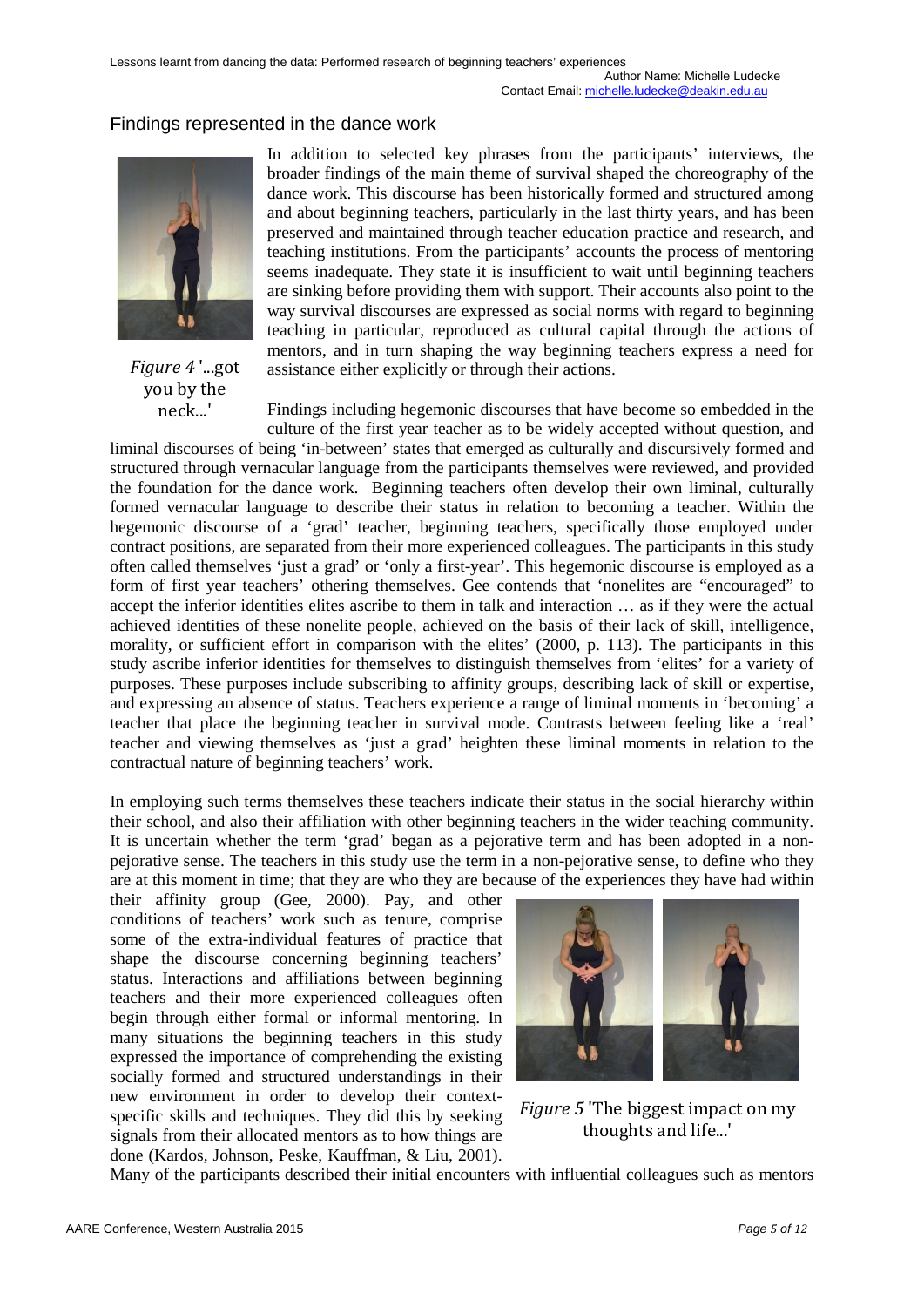and team leaders as problematic. While some difficulties were due to a reported clash of personalities, many said it was their own attempts to 'fit in' and 'be accepted' that proved the greatest challenge.

Situated work – the contractual nature of beginning teaching – remains of concern to beginning teachers. Participants' language with regard to their understanding of the nature of their work was peppered with terms about salary, contracts, and ongoing positions. They expressed an increased sense of frustration in regards to their contracts, particularly when job advertisements were released in terms two and four of the school years. Many participants were frustrated by the fact that the number of teachers on contracts outweighed the number of ongoing positions offered or advertised at their school. Others discussed broken promises made to them regarding the contractual nature of their employment.

Through survival, liminal and hegemonic discourses the first year teacher is ascribed the status of a

survivor. The dance work aims to represent the finding that beginning teachers 'surviving' the contractual nature of teaching are in a lifeboat. It appears that until they gain ongoing tenure they cannot operate beyond being a beginning teacher because they are operating without a base. They are neither sinking nor swimming in this liminal state. They cannot feel like a 'real' teacher until they can operate with certainty.



*Figure 6* 'Not prepared for that unless you're physically dumped in there...'

## Interpretation, selection of movement vocabulary and shaping the work

In order to represent the complexities of the findings as outlined above, the salient aspects of the choreographic process were, for me, to create a work that left room for ambiguity, while promoting empathy. Barone and Eisner (1997, p. 75) describe the presence of ambiguity as the careful positioning of blanks or gaps in the 'text', to be filled in by the audience with personal meaning from their own experiences outside what is represented. The promotion of empathy is required in order to produce powerful representations of the perspectives of certain kinds of people for the same kinds of people. Empathic understanding encourages audiences to participate vicariously in another form of life and to reconstruct the subjects' perspective within themselves. In order to consider these ideas when choreographing I drew on my contemporary dance experience in Graham Technique to facilitate the external expression of intense emotion. Martha Graham was a student of Denishawn in the mid-1910s to 1922, a school founded by pioneers of modern dance Ruth St Denis and Ted Shawn. At Denishawn Graham developed her own movement vocabulary, philosophy and later a dance company. Her technique forms a foundation for many contemporary movement vocabularies today. Graham's key concepts that drive my work include the notion that the secret emotional world made visible by a dancer's movement could not always be expressed in words. She wanted her dances to be "felt" rather than "understood", thus expressing primal emotions through stylized bodily movement of great intensity (Freedman, 1998). Graham-based movement vocabulary works effectively to create the presence of ambiguity and the promotion of empathy through working with positive and negative space – in my dance work the negative space signifies the emotions, the positive space signifies the actions and thought of the 'human'.

The process of choreographing the specific movements and phrases began by following Cancienne's method of highlighting action verbs, adjectives and adverbs from the 'Findings' in my research. I preprepared some stimulus material of key words highlighted within phrases from the participant's interviews, then workshopped these with Beaux and Arna, beginning first with literal gestures, and then abstracting them into movements and phrases through manipulation of time, shape and dynamics.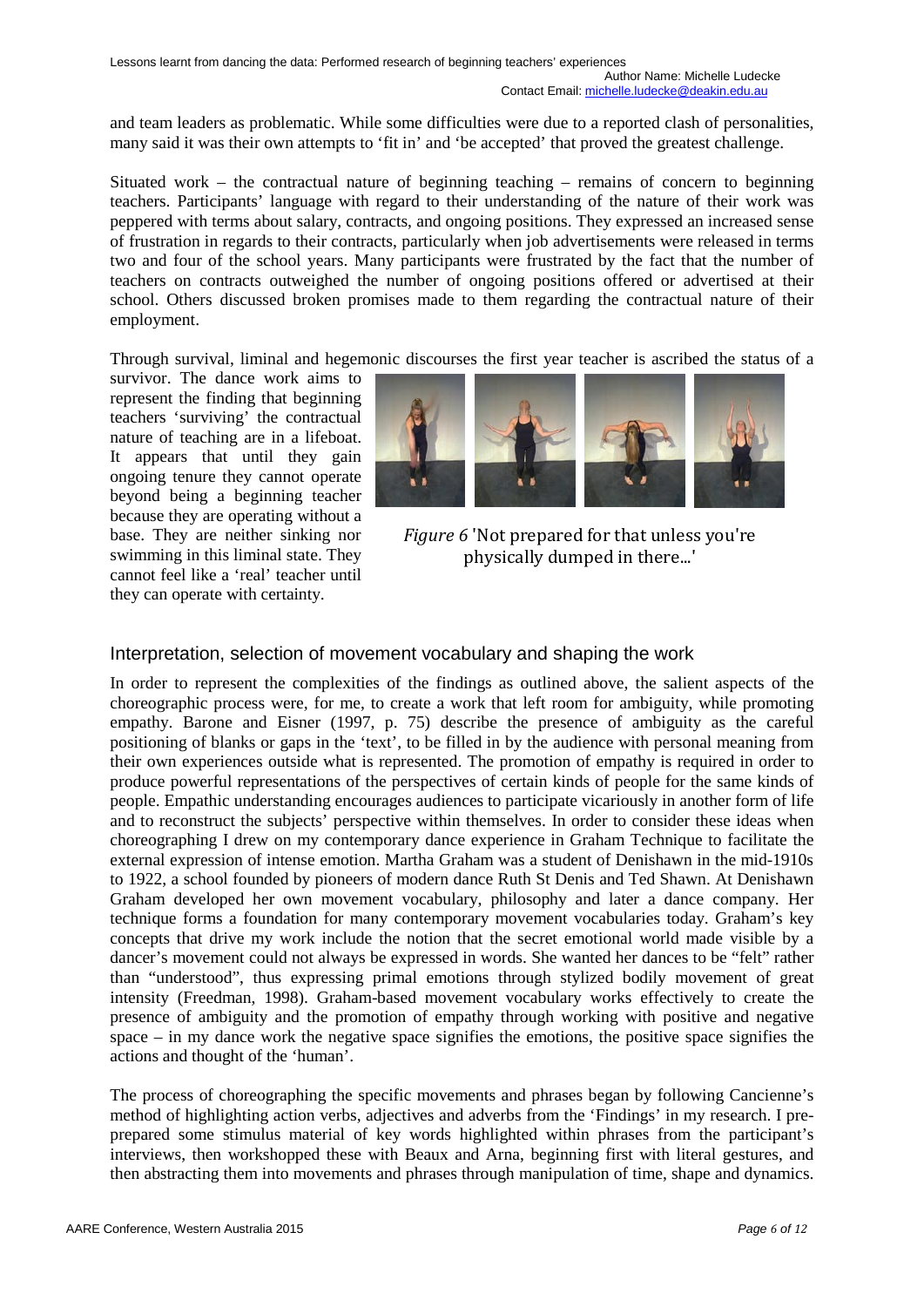Author Name: Michelle Ludecke Contact Email: [michelle.ludecke@deakin.edu.au](mailto:michelle.ludecke@deakin.edu.au)

Initially we began working without music or the voices of the participants. Once I added the music that had been fragmented and rearranged, which was an integral aspect to the form of the work, Beaux and Arna noticed a deeper connection with the movement vocabulary and expressive intention. This was heightened when we added the voice recordings, and assisted to further shape the form of the work. The use of fragmentation and rearrangement to express the intention of apart and together meant we had to work backwards from choreographing the duet to then separating the



#### *Figure 7* Fragmentation and rearrangement

phrases for the solos. Beaux and Arna both reported they found it difficult in the initial stages to separate their partnered movements into solo phrases, noticing that this process reflected the difficulties they experienced as beginning teachers themselves in the past. Beaux in particular expressed feeling the isolation participants reported and the awkwardness of attempting to achieve something without the necessary support, in the development of her solo.

The personal signature apparent in my performed research serves to celebrate my creative bias. I shaped the 'reality' in accordance with my own particular thesis, or controlling insight, which the work is composed to suggest. The thesis, a pervasive quality in the 'text', serves to structure the various components of the work (Barone & Eisner, 1997), and also serves as a mediator for choosing what to include or exclude from the work, particularly in creating the presence of ambiguity. In 'reading' the performance the audience co-constructs meaning, filling in the gaps with their own knowledge. The performance asks audience members to witness the findings of the research, to consider who and where they are in these stories, and to consider their own relationships with the data.

The connection between my personal creative signature present in the work and the presence of aesthetic form include a stripped back, minimalist look that employs block use of colour, choreographed and abstracted movement, symbolic use of positive and negative space, and manipulation of choreographic devices including repetition, contrast (qualities of movement), polyphony - two or more simultaneous lines of independent movement/voices that were created through fragmentation and rearrangement of the duet to form the beginning solos, and motif. I work in a minimalist manner in order to scrutinize the participants' personal experiences through laying bare the essence of the research. I also work mathematically by representing emergent themes from the data through the manipulation of time – numbers of beats and repetition of patterns and phrases in movement and music. This approach to choreography demonstrates my analytic process of focusing on the immediate rather than the extraneous, in order to encourage the audience to focus on the quintessential, filling in the peripheral through personal experiences.

The technical and production choices I made align with my creative signature. The close-fitting black attire aimed to draw attention to the body, specifically to the positive and negative shapes. The teacherperformers were not portraying 'characters' as such, with the emphasis more on the movement and space between the bodies. The attire also serves to emphasize the sensuality, strength and quality of the movement. Their facial expressions were intended to convey emotion, rather than characterization. The music was specifically selected to enhance the performance and assist to express the intention. The music was fragmented during editing, and rearranged in order to augment the motifs through the solo sections that come together in the duet. The words of the participants in the soundtrack were also projected in the background during the performance, to assist the audience. As the participants'



*Figure 8* 'I'm doing the run'

interview recordings took place often in noisy locations, I wanted to clarify the phrases, while retaining the colloquial and spontaneous nature of the spoken words.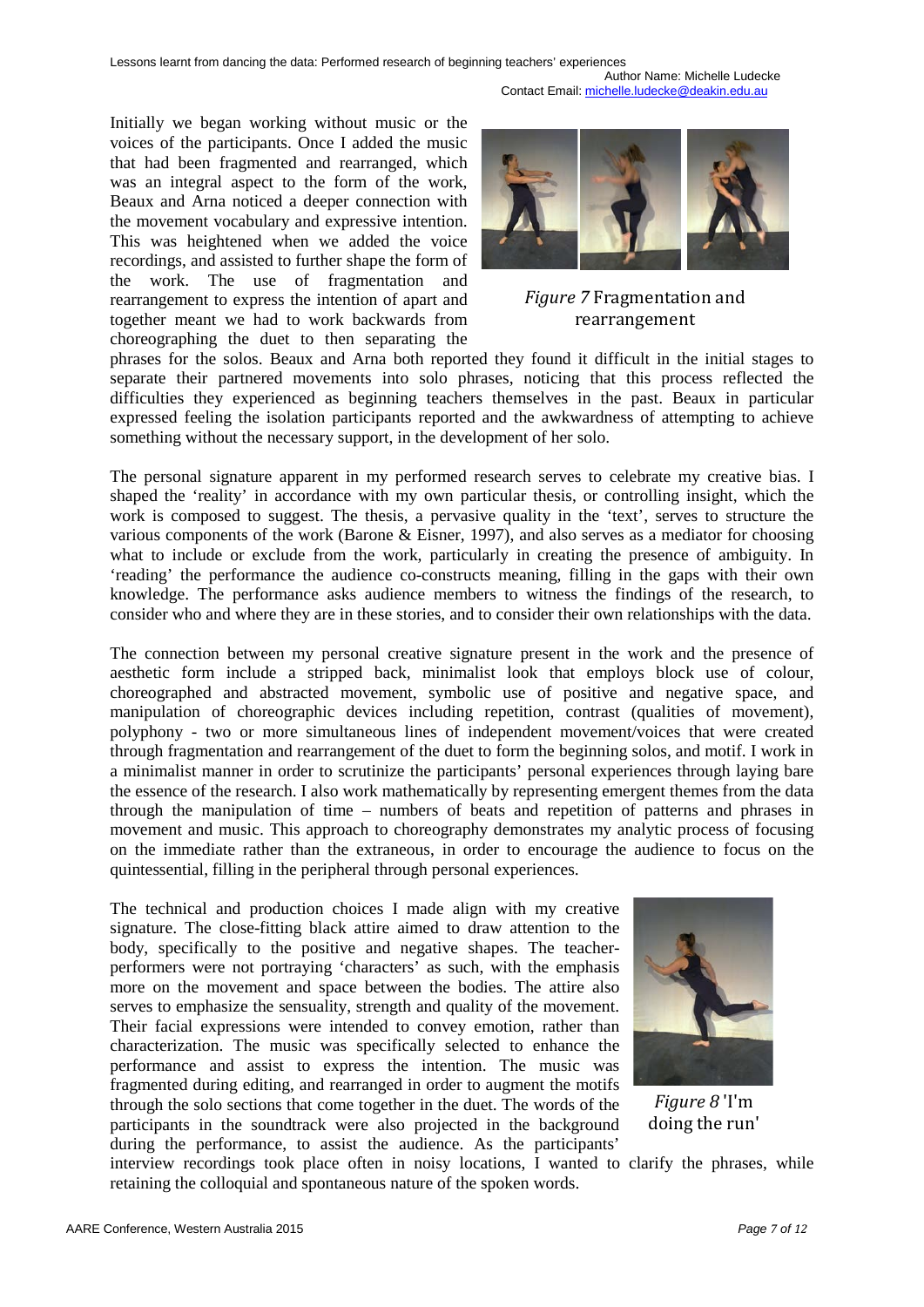## Time

Bagley and Cancienne discovered that creating an improvised dance work at short notice (2001) was not only risky, but also had the potential to trivialize the data. Allowing sufficient time to choreograph and rehearse assisted me to create a work that respected the voices and experiences of the research participants. A period of three months was dedicated to the development, choreography and rehearsal of the dance work. The work is performed by two of the teacher-performers from 'The First Time', who were already familiar with the data. Unlike Cancienne in her choreographed work (Bagley & Cancienne, 2002) who was working with a culturally unfamiliar data set, my teacher-performers' deep familiarization reduced the amount of time they may have required otherwise. Sufficient time for the performers to understand the data is highly recommended for those considering a performed research approach. Cancienne performed herself, which perhaps reduced the amount of time it may have taken to familiarize additional performers with the data. My performers' background as teachers was an important part of their selection for the work, and is discussed in the ethical obligations next.

## Ethical obligations

The main ethical consideration for me was that the participants' stories were to be represented in a performance. Denzin (2005, p. 952) describes an ethical and moral stance for the performance ethnographer that transcends traditional ethical models of do no harm, and the maintenance of anonymity. He argues that the researcher needs to be accountable, caring, value individual expressiveness, and have empathy for those studied, thereby focusing also on possibilities when considering ethical approaches to performing the research. Above all it has been my aim to ensure that I, and the teacher-performers, always respect the differences between our own stories and the stories of those we were presenting (Denzin, 2003). After many years of schooling most of us have an idea of what teachers and students look like. There are (often stereotypical) actions and reactions that we recognise as belonging to classrooms, a vocabulary of educational habits that is inscribed in and on the body as the subject lives through certain experiences (Hewson, 2007, p. 3-4). Boal recognized that we have physical traits based on our social and work experiences, a kind of 'muscular alienation' (Boal, 1985, p. 127), a telling way people of a particular profession physically present themselves. Dwyer, following Boal, tested the underlying assumption at work in Forum Theatre, that enactment is worth more than speech, as if bodies 'speak more', and more accurately, than mere words (2004, p. 200).

With these thoughts in mind I considered carefully the implications of employing dancers in the performance. In my previous experience I found actors' and dancers' portrayals, while skilled and engaging, to be deficient in their embodiment, combining physical and cognitive understanding of, and sensitivity to representations of teacher characters and teachers' experiences. As a result I decided against employing actors to portray the teachers' characters in 'The First Time', and instead employed teachers with an understanding of performance. Many of these teacher-performers had combined dance and drama backgrounds, so when it came to developing the dance work the choice of dancers was made far easier. The teacher-performers of the dance work – Beaux and Arna respectively – are both skilled choreographers and dancers. I felt it was imperative that skilled practitioners perform the work in order to fully address my obligations to the art form, audience, research and participants.

## Practical and logistical constraints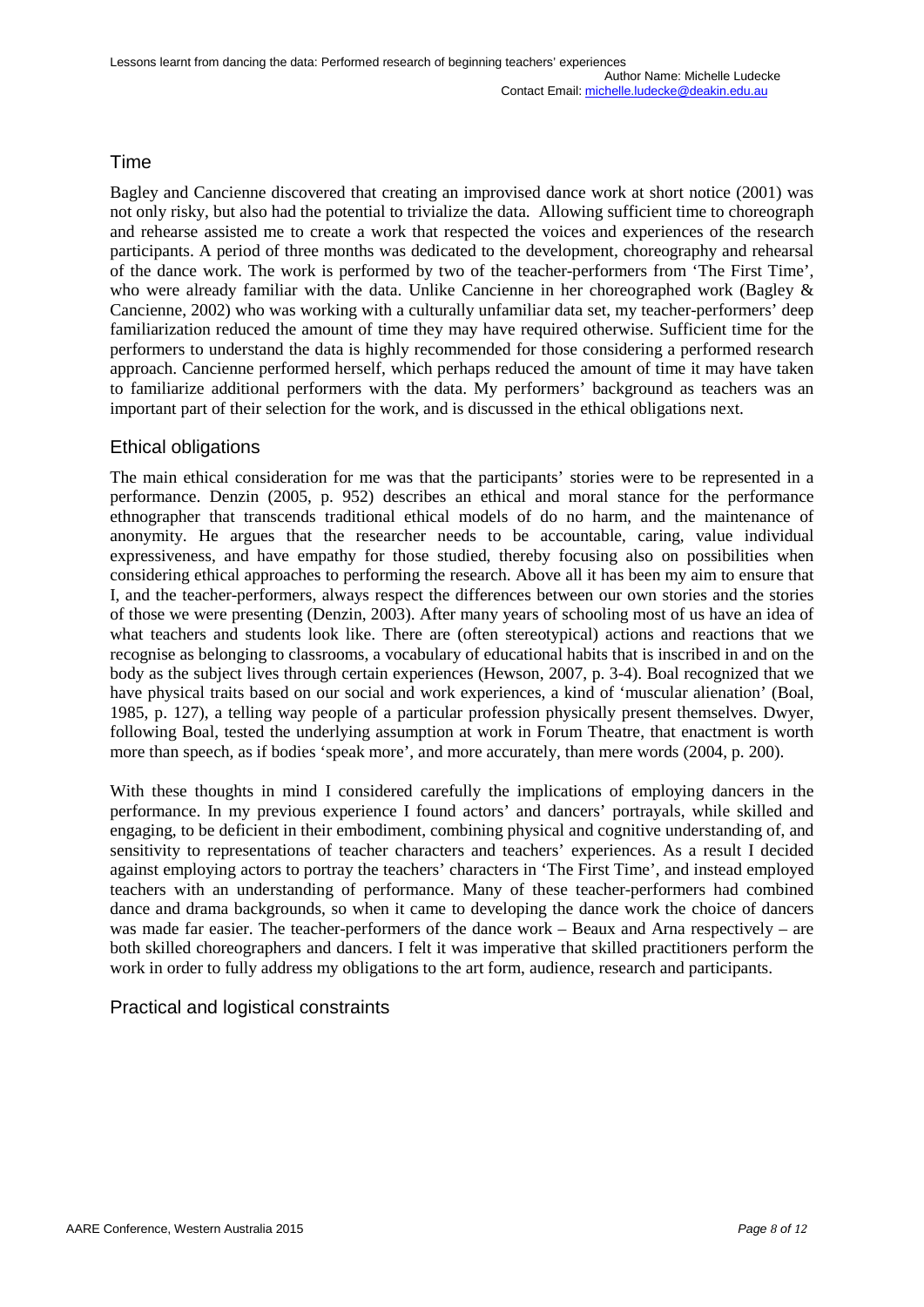Author Name: Michelle Ludecke Contact Email: [michelle.ludecke@deakin.edu.au](mailto:michelle.ludecke@deakin.edu.au)

Having presented 'The First Time' at a number of conferences, I too have experienced the practical difficulty of staging creative works in spaces that perpetuate the existing culture of presenting papers formally in a static manner. At one conference our performance was scheduled in a room with the most enormous lectern fixed firmly in the middle of the performance space! It is a testament to the flexibility of the teacher-performers that, within an hour of arriving, they were able to adapt readily to the space. For the more recent presentation, with the inclusion of the dance work, we were fortunate enough to experience presenting in a theatre. Knowing this at the time of choreographing, I was still aware



*Figure 7* Practical constraints

that the work needed to be performed in other potentially restrictive spaces. This impacted on the selection of movement vocabulary, specifically the amount of locomotive and elevated movements that could be included. We all noted how performing in a theatre intensified the kinesthetic energy. On entering any theatrical space the performers and audience accept the conventions of the theatre more readily than perhaps in alternate spaces. It was expected that this tacit agreement would contribute to a shift in audience responses to what we had experienced in previous spaces. However, there was not much difference reported by audience members who had seen the work performed elsewhere, or by the teacher-performers, beyond the pleasure of having more space. I noted during the dress rehearsal that the teacher-performers seemed to 'lift', which was interesting, as there was no audience. After the performance audience responses were similar to those we have had in the past. These observations cause me to consider whether the space is as important as we might think. That if the performance is flexible enough to be presented in a variety of spaces, and is considered, doing justice to the art form, participants and research, the performance space could be anywhere – though this is still to be 'tested'. Yet, despite this, is the work taken seriously as research?

## **Is performed research still considered research?**

There is still a dividing perception between schools in universities that constrain the possibilities of cross-disciplinary research. When presenting the premiere of 'The First Time' at my own institution I was informed that the School of Creative Arts theatre space was primarily for creative works. As I belonged to the School of Education I was directed to find an alternate space. While this worked out well for me in the end, it represents the constraints that can steer researchers away from exploring a variety of methods. Many arts-based researchers (Anderson, 2007; Barone & Eisner, 2012; Jaeger, 1997; Sinclair, 2012) have discussed their mode of inquiry as not being taken seriously as real research. It is a shame that such seemingly inconsequential constraints continue to shape the form research is conducted and disseminated. Contemporary pedagogical approaches to teaching have shifted from the teacher as expert and student as a blank slate model to one where teachers encourage a love of learning and strategies for students to make discoveries of their own. Like this pedagogical shift, I see the benefit of 'dancing the data' as one where discussion can be stimulated, and where audiences can be encouraged towards more divergent ways of thinking about research, findings and method. Researchers from a range of traditions of inquiry and artistic practices have brought the aesthetic and performative into their investigations of the social, cultural, and political world; in doing so they highlight the potential for giving voice to the marginalized, the silenced and the personal those unrepresented by more traditional academic research.

While it is difficult to operate in an environment that privileges a specific form of research, unless we continue to push these boundaries, change will be even slower in coming. For all the difficulties Bagley and Cancienne outline, which I shared, there are a number of positives to creating performed research. The power of my performed research lies in the sustainability of the work. Since the premier performance in 2012 of 'The First Time' the work has continued to evolve from an effective tool for analyzing data into a work that has become more significant than anticipated. 'The First Time' has subsequently been performed at a number of conferences, and the recording of the premiere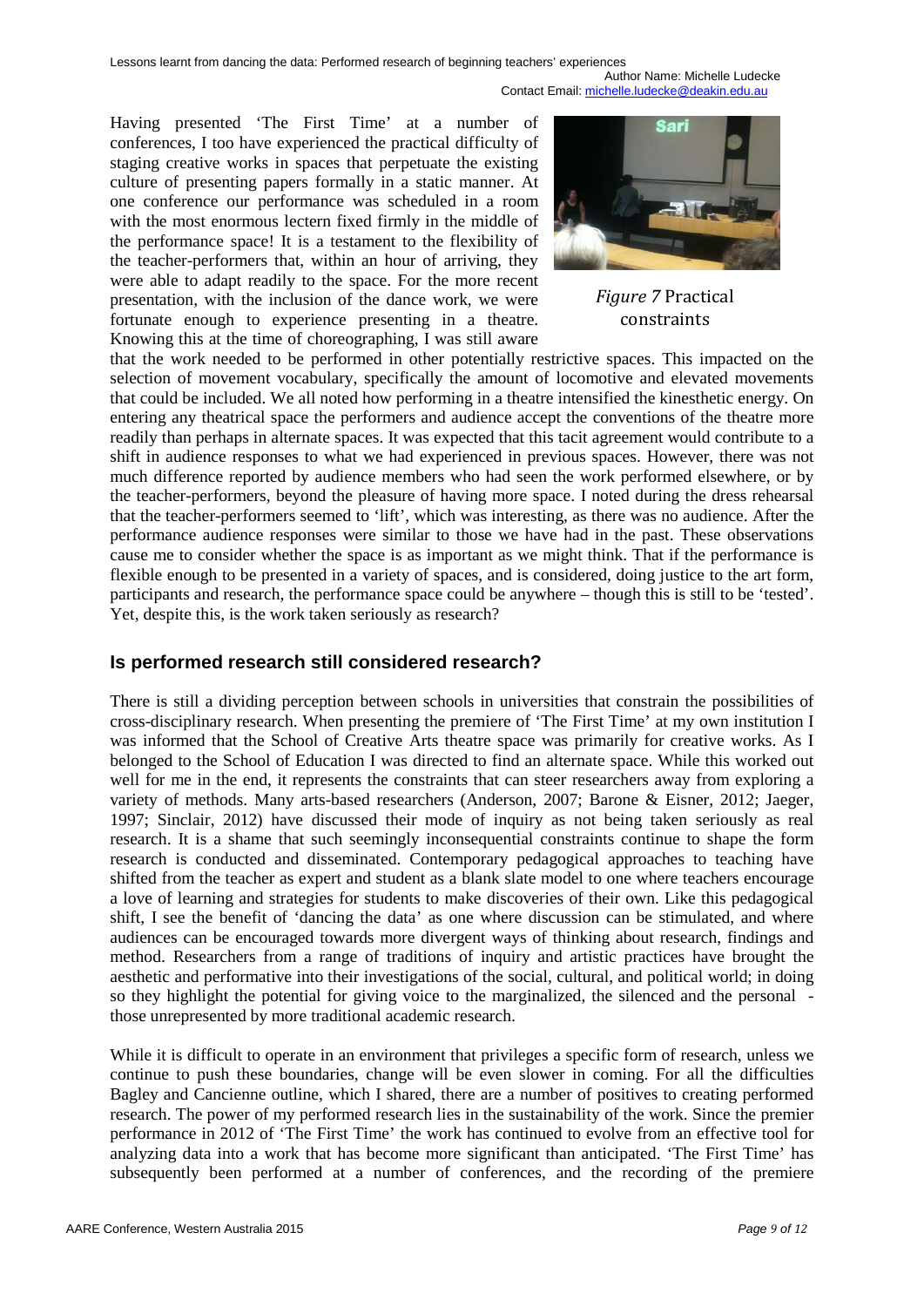performance has been distributed to a number of interested parties who have used it as a stimulus for discussion. The Alberta Teachers' Association – a group of educators in Canada, who meet monthly to discuss educational issues – used 'The First Time' as both point and counterpoint for a discussion of teacher identity formation in Alberta. Working both across their own experiences of teaching firsts, to the firsts of new teachers the Alberta group have worked with and supervised, they considered "what the play said to us".

There is some acknowledgement that audiences can benefit from observation of performed research. 'Acting in the mind' (Jansma & Others, 1997) as a tool has its roots in metacognitive and reflective approaches to learning and can be described as a neural activity that is very similar to the activity accompanying the actual behaviour. Acting in the mind can overwrite previous behaviours, which may have become instinctive reactions to situations. In teacher education this can be especially beneficial in 'reprogramming' teachers to react to teaching situations in ways that may seem counter-intuitive, but have been previously judged to be ineffective. While acting in the mind is a behaviourist approach to forming new neural pathways in response to certain stimuli, it recognizes the importance of active engagement of the audience of an event to assist their reflective practices. This move from the audience's inactive level of participation, for example in traditional theatre or performance as imitation, towards a more interactive or proactive stance, triggers participatory behaviour in the audience, and encouraging the audience member's imagination to flesh out the ideas presented (Pelias & VanOosting, 1987, p. 226).

I have employed scenes from 'The First Time' as provocations in workshops for undergraduates in their final semester of teacher education. These workshops included a combination of viewing, discussing, re-enacting, and re-working the scenes from 'The First Time' based on a Forum Theatre workshop format. The predominant format of a Forum Theatre event is where the spect-actor voices their opinion and enacts change. In this way Forum Theatre in its simplest form can be a valuable and uncomplicated method of providing teachers with the opportunity to create alternate outcomes in response to a situation. These workshops have used the video recordings of the works. These are less powerful than a live performance, though they are more sustainable and accessible. The workshops gave pre-service teachers a chance to experientially explore how they might resolve problematic first year teaching situations. The physicality of the scene work made it possible to consciously access and use their tacit knowledge, and has assisted pre-service teachers to understand identity-making as a fluid and ever-changing practice. Forum Theatre scenarios based on real-life events such as the ones represented in 'The First Time' have an advantage over case study discussions as they present smaller slices of experience, encouraging the consideration of important contextual clues like body language, gesture and emotion that case studies may not be able to portray with detail or nuance. Such scenarios offer the opportunity to actively test hypotheses, and they provide immediate, precise feedback on intuitive decision-making skills (Hewson, 2007, p. 3).

My involvement with performed research is grounded in creating works that 'speak to' their audiences. In order to counter the constraints experienced by researchers it is important to create sustainable and accessible performed research; to look for opportunities of recording and disseminating live performance to broader audiences. Bagley and Cancienne's work has assisted me to pre-empt some of the practical and logistical constraints I could have faced, as well as to provide a strong foundation for the creation of a performed research dance work that meets the ethical obligations to the voices of the participants, the art form, the audience, and myself as a researcher. With a considered approach it is possible for performed research to become an accessible and sustainable methodological practice for researchers.

Acknowledgements:

I would like to thank Carl Bagley for his feedback on viewing the premiere performance of the dance work at the Artistry, Performance and Scholarly Inquiry Symposium in Melbourne 2014.

I would also like to acknowledge The Warrnambool Collective for the 'space' provided to generate this paper.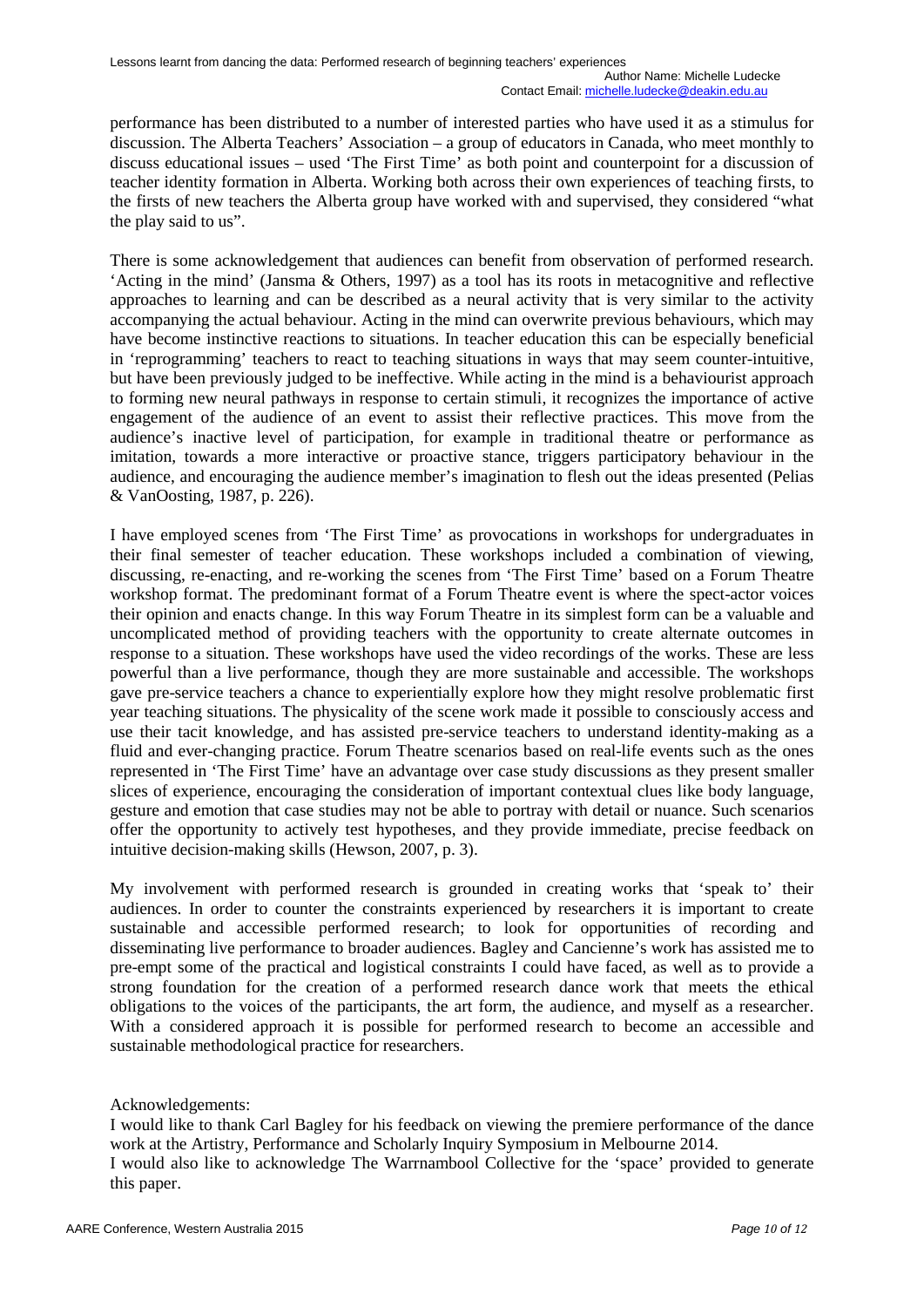- Åkerlind, G. S. (2005). Variation and commonality in phenomenographic research methods. *Higher Education Research & Development, 24*(4), 321-334.
- Åkerlind, G. S. (2012). Variation and commonality in phenomenographic research methods. *Higher Education Research & Development, 31*(1), 115-127.
- Alexander, B. K. (2005). Performance ethnography: The reenacting and inciting of culture. In N. K. Denzin & Y. S. Lincoln (Eds.), *The Sage Handbook of Qualitative Research* (3rd ed., pp. 411- 441). Thousand Oaks, California: Sage Publications.
- Anderson, M. (2007). Making Theatre from data: Lessons for Performance Ethnography from Verbatim Theatre. *NJ: Drama Australia Journal, 31*(1), 79-91. Retrieved from [http://search.ebscohost.com/login.aspx?direct=true&db=ibh&AN=31180358&si](http://search.ebscohost.com/login.aspx?direct=true&db=ibh&AN=31180358&site=ehost-live) [te=ehost-live](http://search.ebscohost.com/login.aspx?direct=true&db=ibh&AN=31180358&site=ehost-live)
- Bagley, C., & Cancienne, M. B. (2001). Educational Research and Intertextual Forms of (Re)Presentation: The Case for Dancing the Data. *Qualitative Inquiry, 7*(2), 221-237. doi:10.1177/107780040100700205
- Bagley, C., & Cancienne, M. B. (Eds.). (2002). *Dancing the Data*. New York: P. Lang.
- Barone, T., & Eisner, E. (1997). Arts-Based Educational Research. In R. M. Jaeger (Ed.), *Methods for Research in Education* (2nd ed., pp. 73-99). Washington DC: American Educational Research Association.
- Barone, T., & Eisner, E. W. (2012). *Arts Based Research*. Thousand Oaks: SAGE Publications Inc.
- Boal, A. (1985). *Theatre of the oppressed*. New York: Theatre Communications Group.
- Britzman, D. P. (1991). *Practice makes practice: a critical study of learning to teach*. Albany, New York: State University of New York Press.
- Conquergood, D. (1985). Performing as a moral act: Ethical dimensions of the ethnography of performance. *Text and Performance Quarterly, 5*(2), 1-13.
- Cozart, S. C., Gordon, J., Gunzenhauser, M. G., McKinney, M. B., & Petterson, J. A. (2003). Disrupting Dialogue: Envisioning Performance Ethnography for Research and Evaluation. *Educational Foundations, 17*(2), 53-69. Retrieved from [http://search.ebscohost.com/login.aspx?direct=true&db=eric&AN=EJ775218&si](http://search.ebscohost.com/login.aspx?direct=true&db=eric&AN=EJ775218&site=ehost-live) [te=ehost-live](http://search.ebscohost.com/login.aspx?direct=true&db=eric&AN=EJ775218&site=ehost-live)

<http://www.caddogap.com/periodicals.shtml>

- Denzin, N. (2003). *Performance ethnography: Critical pedagogy and the politics of culture*: Sage Publications, Inc.
- Denzin, N. (2005). Emancipatory Discourses. In N. Denzin & Y. S. Lincoln (Eds.), *The SAGE handbook of qualitative research* (pp. 933-958). Thousand Oaks: Sage Publications.
- Dwyer, P. (2004). Making bodies talk in Forum Theatre. *Research in Drama Education: The Journal of Applied Theatre and Performance, 9*(2), 199-210. doi:10.1080/1356978042000255076
- Ewing, R. (2010). The arts and Australian education: realising potential. *Australian education review, 58*, 1-67.
- Freedman, R. (1998). *Martha Graham: A Dancer's Life*. New York: Clarion Books.
- Gee, J. P. (2000). Identity as an Analytic Lens for Research in Education. *review of Research in Education, 25*, 99-125.
- Goldstein, T. (2012). Performed Ethnography and Research-Informed Theatre: A Reflective Assessment. *Youth Theatre Journal, 26*(1), 88-100. doi:10.1080/08929092.2012.678238
- Hewson, A. (2007). Emotions as Data in the Act of Jokering Forum Theatre. *International Journal of Education & the Arts, 8*(18), 1-21. doi:NA
- Jaeger, R. M. (1997). *Complementary Methods for Research in Education*. Washington DC: American Educational Research Association.
- Jansma, F., & Others. (1997). *The Relation between Teacher Thought and Behavior: Implications for Teacher Training*. Paper presented at the Annual Meeting of the American Educational Research Association, New New York. [http://search.ebscohost.com/login.aspx?direct=true&db=eric&AN=ED406327&s](http://search.ebscohost.com/login.aspx?direct=true&db=eric&AN=ED406327&site=ehost-live)